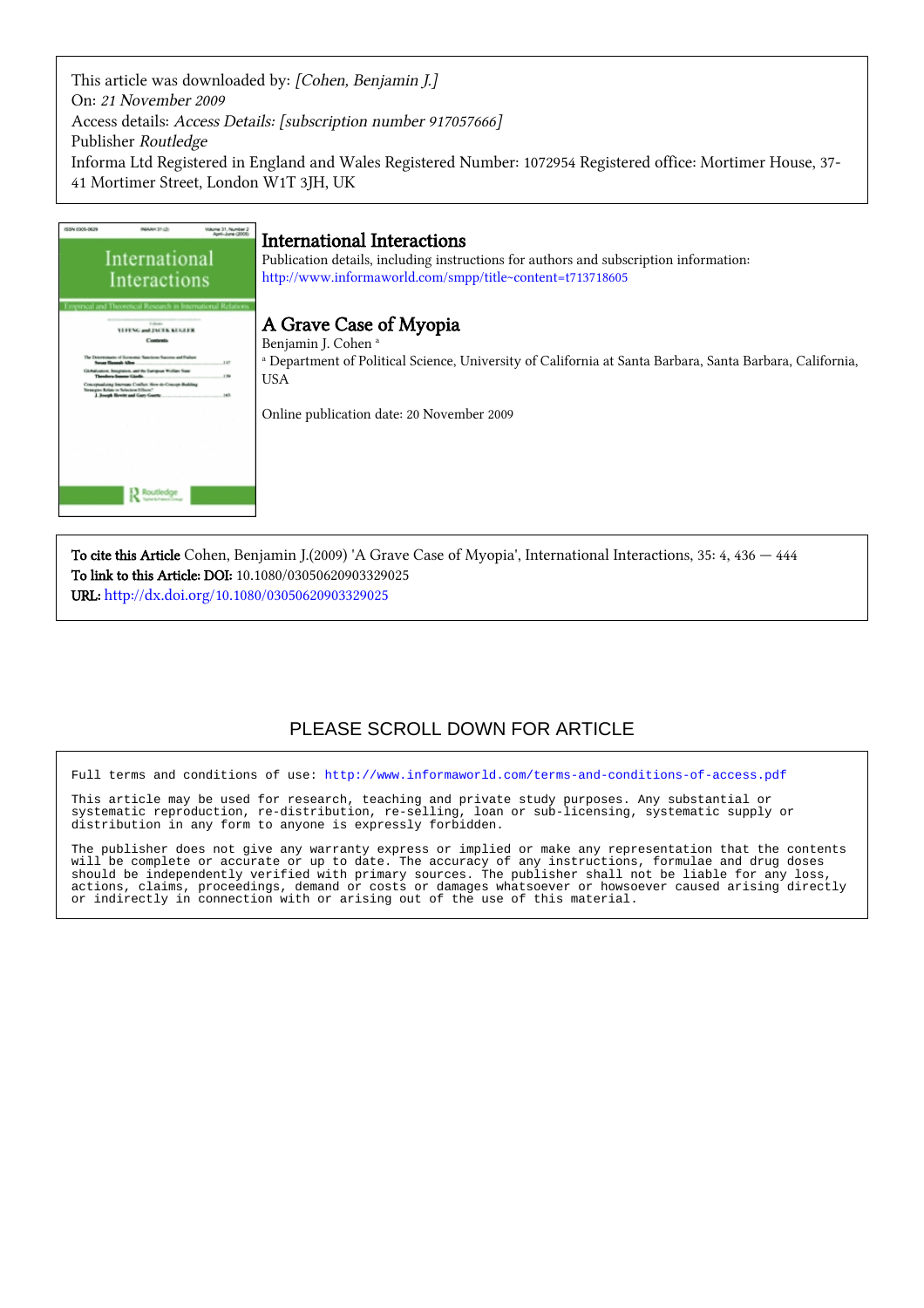# **A Grave Case of Myopia**

BENJAMIN J. COHEN

*Department of Political Science, University of California at Santa Barbara, Santa Barbara, California, USA*

Political scientists like to talk about the "median" voter—the representative voter in the middle. Suppose, analogously, we were to speak of the median scholar of international political economy (IPE) in the United States—the representative scholar in the middle of what elsewhere I have called the American school of IPE (Cohen 2008). This individual can be assumed to browse periodically through the standard literature, following current fashions in research. He or she may subscribe to mainstream U.S. journals like *International Organization* (*IO*) or *International Studies Quarterly* (*ISQ*) or buy books published by the country's better known university presses, such as Princeton or Cornell. He or she might also sit in on a few IPE panels at the annual meetings of the American Political Science Association and International Studies Association or perhaps even the new International Political Economy Society. Would this median scholar, reasonably well informed and *au courant*, have been given any reason in recent years to anticipate that we all would soon be engulfed in the worst financial crisis since the Great Depression? The answer is No. The question is: Why?

Much the same question was asked about international relations (IR) theory two decades ago after the sudden collapse of the Soviet Union. IR scholars too were caught short by a major structural shock. "The abrupt end of the Cold War," wrote the eminent historian John Lewis Gaddis (1992/ 93:5–6), "astonished almost everyone. . . . [We] failed to see it coming." Why was that? The consensus among IR theorists today is that the problem lay not in the quality of mainstream scholarship but in a signal failure of imagination: an inability or unwillingness to consider even the possibility of such a radical systemic change. In the words of Ted Hopf (1993: 202): "American social scientists did not look at the problem and then attack it with inappropriate theories and methods; they simply failed to look at the problem at all." Summarized Richard Ned Lebow and Thomas Risse-Kappen (1995:2) in a comprehensive retrospective: "The profession's performance was embarrassing. There was little or no debate about the underlying causes of systemic change. . . None of the existing theories of international relations recognized the possibility that the kind of change that did occur could

My thanks to the editors for inviting me to participate in this research forum. I am grateful to Mark Blyth, Nita Rudra, and Catherine Weaver for valuable comments.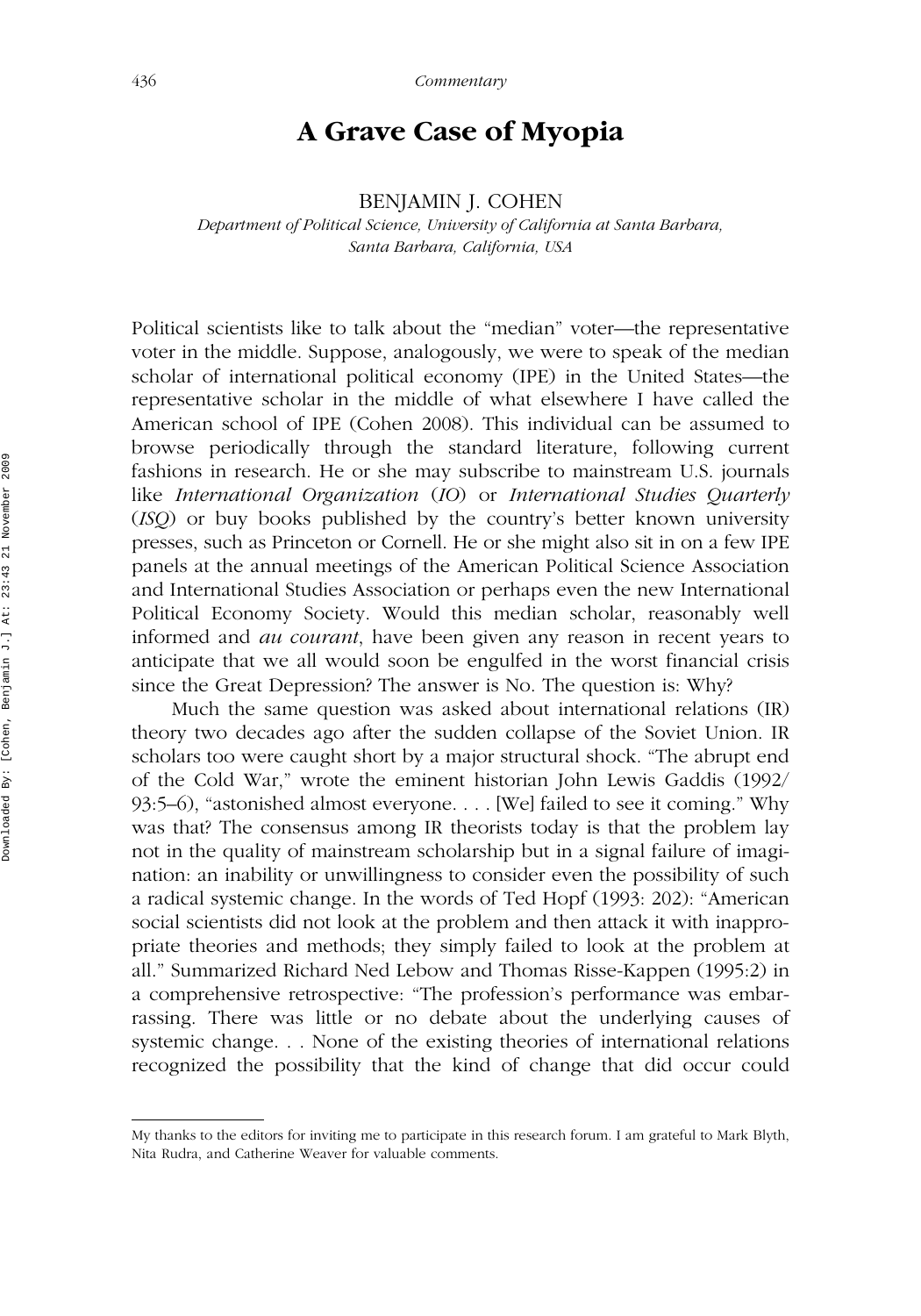occur." The challenge, they concluded, was to understand *why* IR theory was afflicted with such a grave case of "myopia."

American IPE's performance in the run-up to the current crisis has been equally embarrassing. Like the collapse of the Soviet Union, the crash of the global financial structure has all the earmarks of a genuine systemic transformation – the end of an age of vast, untrammeled market expansion and neoliberal deregulation. "The first crisis of the current era of globalization," one influential commentary has called it, a shock that has "started to reshape the global economy and shift the balance between the political and economic forces at play" (Pisani-Ferry and Santos 2009:8). Yet like IR theory of a generation back, IPE scholarship in the United States simply ignored the possibility that such a massive change could occur. Here too we failed to see it coming—another grave case of myopia. And here too our challenge is to understand why.

#### A DISMAL RECORD

How dismal was the profession's performance? A quick scan of articles published over the last decade in top U.S. journals (including *IO, ISQ, World Politics, American Political Science Review,* and *American Journal of Political Science*) reveals remarkably few studies that even broach the subject of financial crisis—fewer than a dozen in all—and of this handful almost all were essentially backward looking, limiting themselves mainly to explaining policy responses to banking or currency failures in the past. Some concentrated on distributional issues and the role of key interest groups. Lawrence Broz (2005), for example, undertook a detailed analysis of Congressional roll calls on financial rescues organized for Mexico and several East Asian nations in the 1990s. He found strong evidence of the impact of private-sector interests on legislative voting patterns. Similarly, Thomas Pepinsky (2008) documented the salience of varying coalitional bases in accounting for differences in adjustment policies adopted by countries like Indonesia and Malaysia during the Asian emergency of 1997–98. Others such as Hicken et al. (2005), Rosas (2006), and Keefer (2007) focused more on the part played by domestic institutions—political regime type, degrees of central-bank independence, or variations in executive accountability—in shaping governmental reactions to financial crisis. In most cases the research was thorough and insightful; none could be accused of failing to meet a high standard of scholarship. Collectively, however, there *was* a failure of imagination. Not a single one of these analyses gave even a clue that a major systemic change might be just around the corner.

Only rarely did anyone try to peer forward to anticipate possible crises in the future, and even these efforts were limited mostly to individual countries rather than to risks for the system as a whole. Illustrative was a perceptive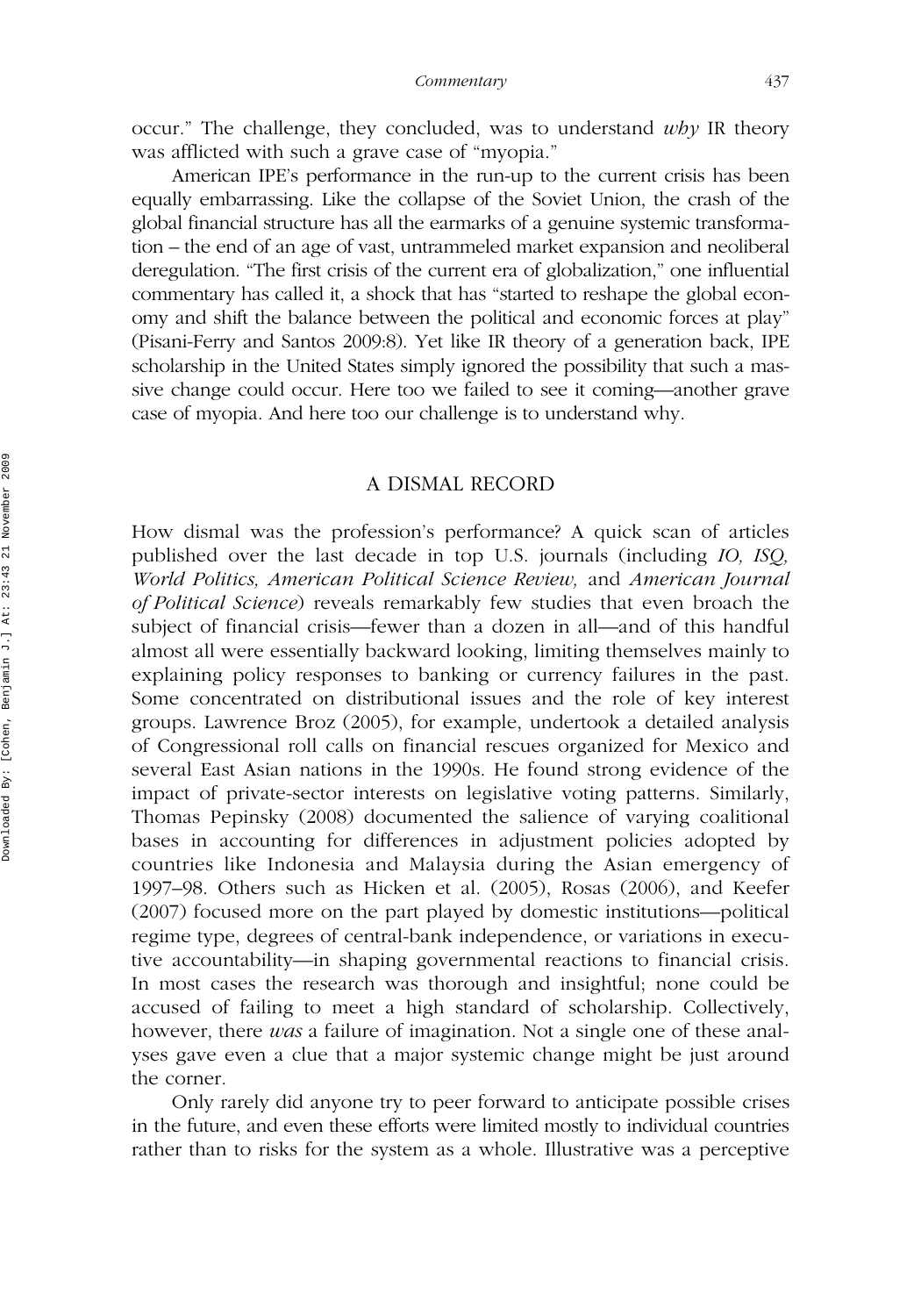study by David Leblang and Shanker Satyanath (2006), who focused on linkages among domestic political institutions, financial-market expectations, and the onset of currency crises. Institutional variables such as divided government or government turnover, Leblang and Satyanath argued, were likely to increase the variance of expectations among speculators and thus heighten the chance of a run on a country's money. The paper's aim was to improve on the ability of standard economic models to forecast national currency crises. But that is hardly the same thing as contemplating the possibility of radical transformation on an international or global scale.

Across the Atlantic in Britain, the story was otherwise. In my recent book, *International Political Economy: An Intellectual History* (Cohen 2008), I drew a contrast between the American school and the distinctly different style of scholarship prevalent in Britain—what I called the British school. In Britain there were actually quite a number of scholars who foresaw the possibility of a major structural crisis in finance. Many took their inspiration from Susan Strange, the doyenne of the British school, whose concerns were well articulated in two memorable books, *Casino Capitalism* (1986) and *Mad Money* (1998). The titles say it all. With the rise of largely unregulated capital markets, Strange contended, the global financial system was becoming more and more fragile, worryingly vulnerable to bouts of speculation and instability. A debilitating crash was only a matter of time. Others, such as Paul Langley (2002) and Matthew Watson (2007), developed the theme in greater detail, emphasizing the need for ameliorative actions before it was too late. So too did Mark Blyth (2003), a Scot based in the United States, who considers himself caught in the middle of British and American IPE, "a man without a country" (Blyth 2009).

This does not mean that British scholars were particularly prescient. Predictions were loosely framed and often maddingly imprecise. Few analysts foresaw the specific sequence of events that unfolded; many were downright wrong about the details; certainly none got the timing right. But even if they invited comparisons with the boy who repeatedly cried wolf, their sense of the larger picture cannot be denied. In their anxious ruminations, the threat of a looming crisis was palpable. No one reading the British literature could say that they were not warned.

The sad fact, however, was that few on the U.S. side of the Atlantic were listening. In my *Intellectual History* (Cohen 2008) I sought to draw attention to the deep and persistent gap that has developed between the American and British versions of IPE, discouraging any kind of meaningful dialogue. Over time, the two schools have evolved quite separately from one another; reinforced by divergent patterns of professional socialization, they are by now disinclined to pay much heed at all to research coming from the opposite side of the pond. The insularity has been particularly pronounced in the United States. As a result, most American scholars remained placidly unaware of the warnings of financial crisis coming from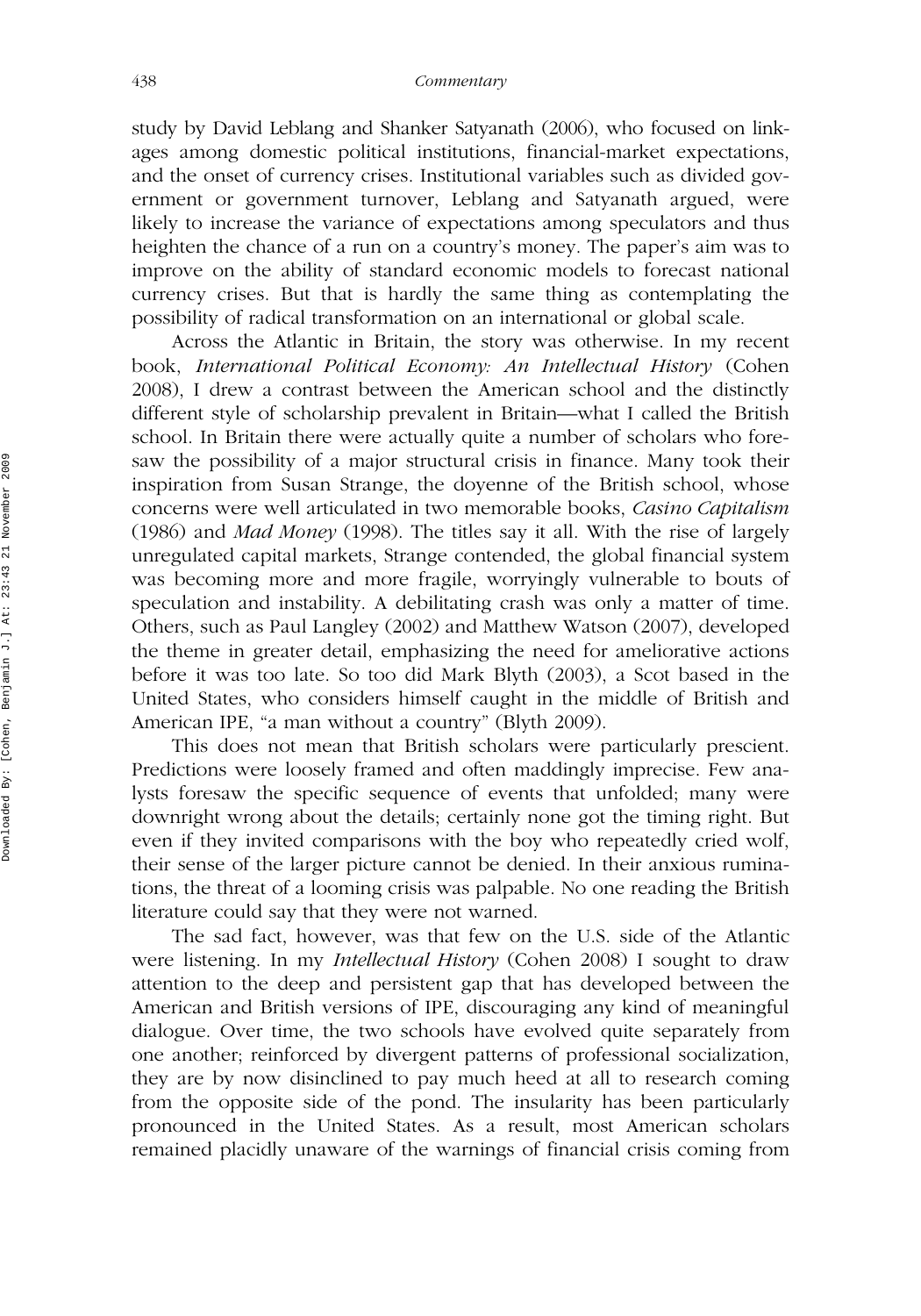*Commentary* 439

their British counterparts. In the words of Ronen Palan (2009), a leading light of the British school, it was as if the two traditions "inhabited parallel worlds: in one, the British, finance was considered all-conquering, allencompassing, speculative and highly volatile. . . . In the other, the American, finance was a secondary sphere of activity, and by itself, was not problematized." Ignorance was bliss.

### EXPERIENCE

So we were caught short. In my opinion, two factors largely explain why: experience and epistemology. U.S. scholars—myself included, no less than others—became captive to both the evidence of our eyes and the dogmas of our discipline. Each factor, in its way, constrained our ability to think outside the box.

The role of experience can be phrased in terms of a simple—but false—syllogism. The probability of a systemic crisis could be gauged by the frequency of occurrence. No systemic crisis had struck for decades. Therefore no crisis was likely.

Was this unreasonable? Not at all. Why should we *not* rely heavily on the evidence of our eyes? In the social sciences, it is only natural that thinking should be tied closely to historical context—both to things that happen and those that do not. If we see new events or trends in the world around us, understandably we want to analyze and evaluate them. What are their causes? What are their consequences? Conversely, if certain contingencies fail to make an appearance for decades, it is understandable that we might discount the likelihood of recurrence, turning our attention elsewhere. Social scientists have an obvious incentive to focus on what their experience tells them is actually going on in society. In IPE, no less than in other branches of the social sciences, our research priorities are guided by our environment.

Indeed, the very existence of IPE as a recognized academic specialty can be attributed to the impact of environment, as I stressed in my *Intellectual History* (Cohen 2008). Although the myriad links between international politics and the global economy had long been evident to many, it was not until the early 1970s that IPE began to emerge as a systematic area of scholarly inquiry, with its own networks, norms, and professional career opportunities. Many influences drove the process, but none so much as the force of events—the accumulation of evidence that fundamental changes were occurring in the world, calling for new understandings of how things work and how they might be studied. The European and Japanese economies had staged a remarkable recovery after the devastation of World War II; the postwar dominance of the United States appeared to be in irreversible decline; decolonization was heightening awareness of the challenges and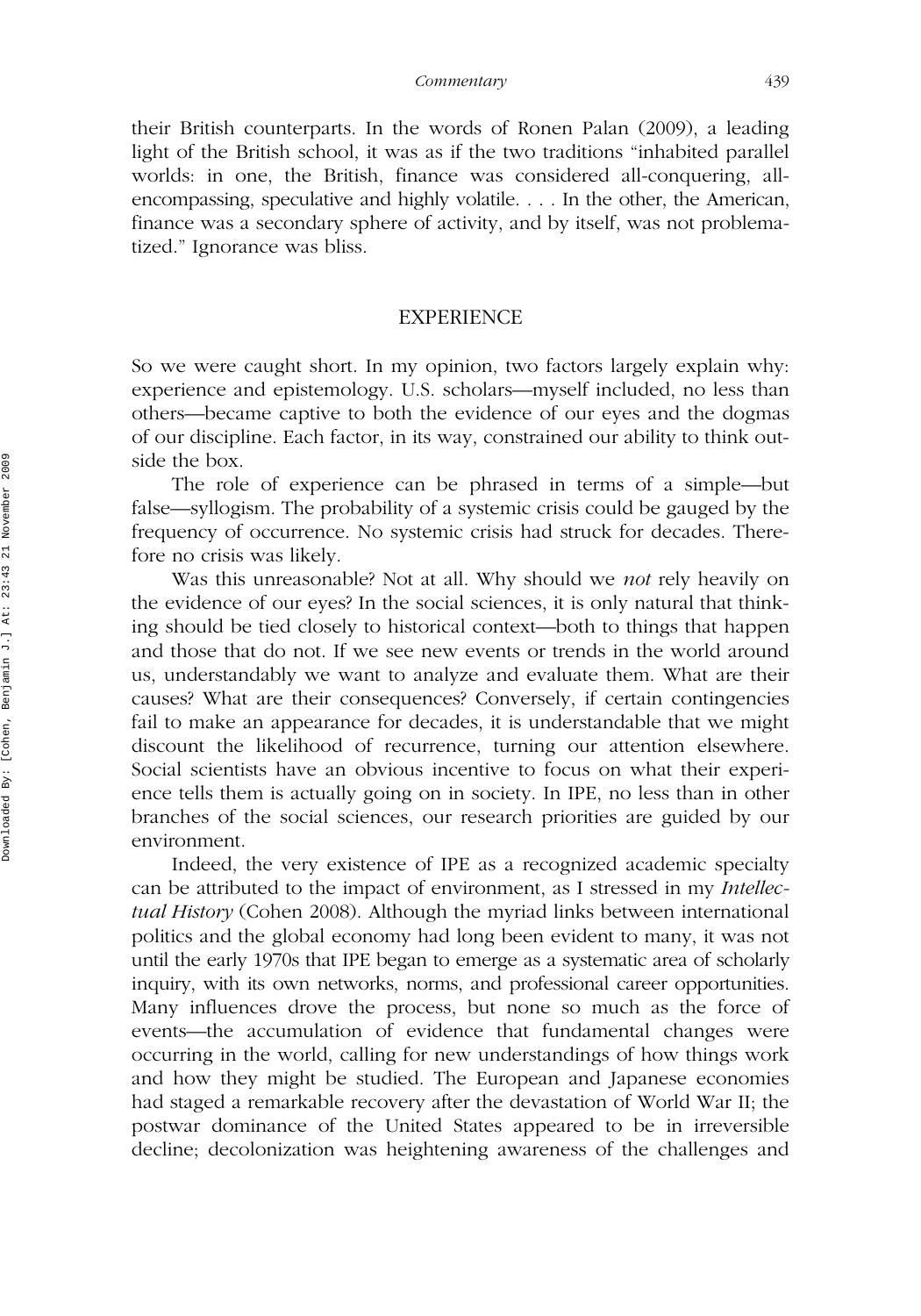dilemmas of development; and the gradual liberalization of trade was generating a new interdependence of national economies, seeming to threaten the old authority of sovereign governments. A whole host of dogs was barking, demanding scholarly attention.

Other dogs, meanwhile, remained silent, allowing priorities to shift. Among these was the threat of systemic financial crisis. Of course, most of us were familiar with Charles Kindleberger's classic *Manias, Panics, and Crashes* (1978), so we knew that the risk of another dramatic calamity could not be dismissed absolutely. Moreover, even if we were largely oblivious to warnings coming from the British school, we knew that the growth of capital mobility from the 1960s onward clearly was making global finance increasingly fragile. Yet practical experience seemed to suggest that underlying structures were now more resilient than before, thanks to the wisdom gained from fighting the Great Depression and the widespread institutional reforms that followed. Admittedly, stresses were not uncommon. In my professional lifetime, *inter alia*, I have lived through the collapse of the Bretton Woods exchange-rate system in the early 1970s, the Latin American debt crisis of the 1980s, and East Asia's banking and currency troubles in the late 1990s—each, in its day, seemingly the darkest of thunderclouds. In the end, however, each emergency was weathered reasonably well, leaving the overall system intact. And then, at the start of the new millennium, we entered into a period of exceptional calm in global finance—an era dubbed by some the Great Stability. Scholars could hardly be blamed for looking elsewhere for interesting research topics.

Scholars are by no means alone in this respect, of course. An inclination, over time, to discount the risk of potentially disastrous crises of unknown probability is in fact quite common. In the insurance business it is known as "disaster myopia"—the tendency that most people have to grow increasingly complaisant about the probability of something like a fire or flood as the interval since the last major occurrence lengthens. The more time passes without another calamitous upheaval, the more individuals behave as if it could never happen again. IPE scholars in the United States were, in that regard, unexceptional. Decades had passed since the transformative experience of the 1930s. By the turn of the twentieth century, we had all developed a bad case of disaster myopia.

#### EPISTEMOLOGY

But the problem also goes deeper. Reinforcing the impact of experience was the framing effect of epistemology—the methodological standards that we set for ourselves. By convention, mainstream American IPE today is biased toward mid-level theory building, focusing primarily on key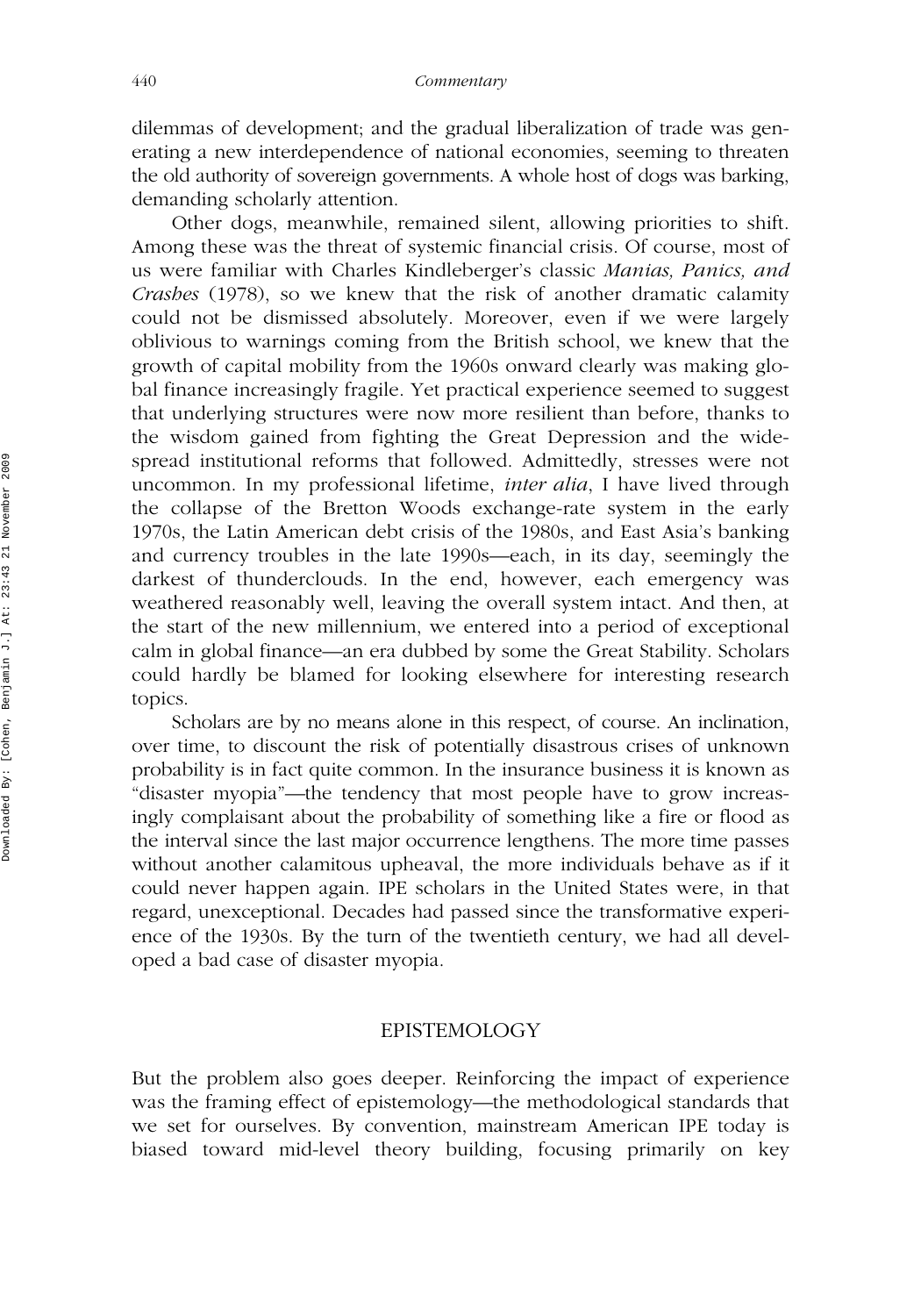relationships isolated within a broader structure whose characteristics are assumed, normally, to be given and stable. At its core, therefore, the U.S. version of the field is implicitly constructed to downplay the possibility of major systemic change. As Palan might put it, the structure itself is simply not problematized.

Epistemology, from the Greek for "knowledge," has to do with the methods and grounds of knowing. In the United States, IPE methodology tends to hew closely to the norms of conventional social science, borrowing in particular from neoclassical economics with its well-known penchant for high-powered math and formal statistical techniques. Priority is given to scientific method—what may be called a pure or hard science model. Analysis is based on the twin principles of positivism and empiricism, which hold that knowledge is best accumulated through an appeal to objective observation and systematic testing. As Stephen Krasner (1996:108–109), one of the pioneers of American IPE, has put it: "International political economy is deeply embedded in the standard methodology of the social sciences which, stripped to its bare bones, simply means stating a proposition and testing it against external evidence." The style is reductionist, paring messy reality down to its bare essentials. The emphasis is on technical sophistication and intellectual elegance. Formal research tools are put to work to test parsimonious hypotheses against the evidence of the real world.

Many reasons have been suggested for American IPE's love affair with scientific method—editorial control of journals, the standards applied in tenure or promotion cases, the way we teach our graduate students. But these are more symptom than cause. Underlying them all is a deeper issue, involving us and our peers in the economics profession. To be blunt: political scientists in the United States have an inferiority complex when it comes to economics—what might be described as a case of "peer-us" envy. Even such notables as Peter Katzenstein, Robert Keohane, and Krasner bow their heads, describing economics as "the reigning king of the social sciences" (Katzenstein et al. 1999:23). Whether the title is deserved or not, it is certainly true that the reductionist style of mainstream economics has come to set the standard for what passes for professionalism among U.S. social scientists. If today the most highly rated work in American IPE tends to mimic the economist's demanding hard-science model, it is largely to demonstrate that our field, for all the ambiguities of the political process, is no less capable of precise and formal rigor. IPE scholars want respect, too.

The great advantage of scientific method lies its ability to promote a broad cumulation of knowledge. Its greatest disadvantage is its tendency to shrink the horizons of scholarship. Two powerful forces are at work. First is the inherent tendency of a reductionist style to rely heavily on assumptions that set aside the possibility of broad systemic change. Attention is naturally diverted from the big to the small—toward partial (rather than general)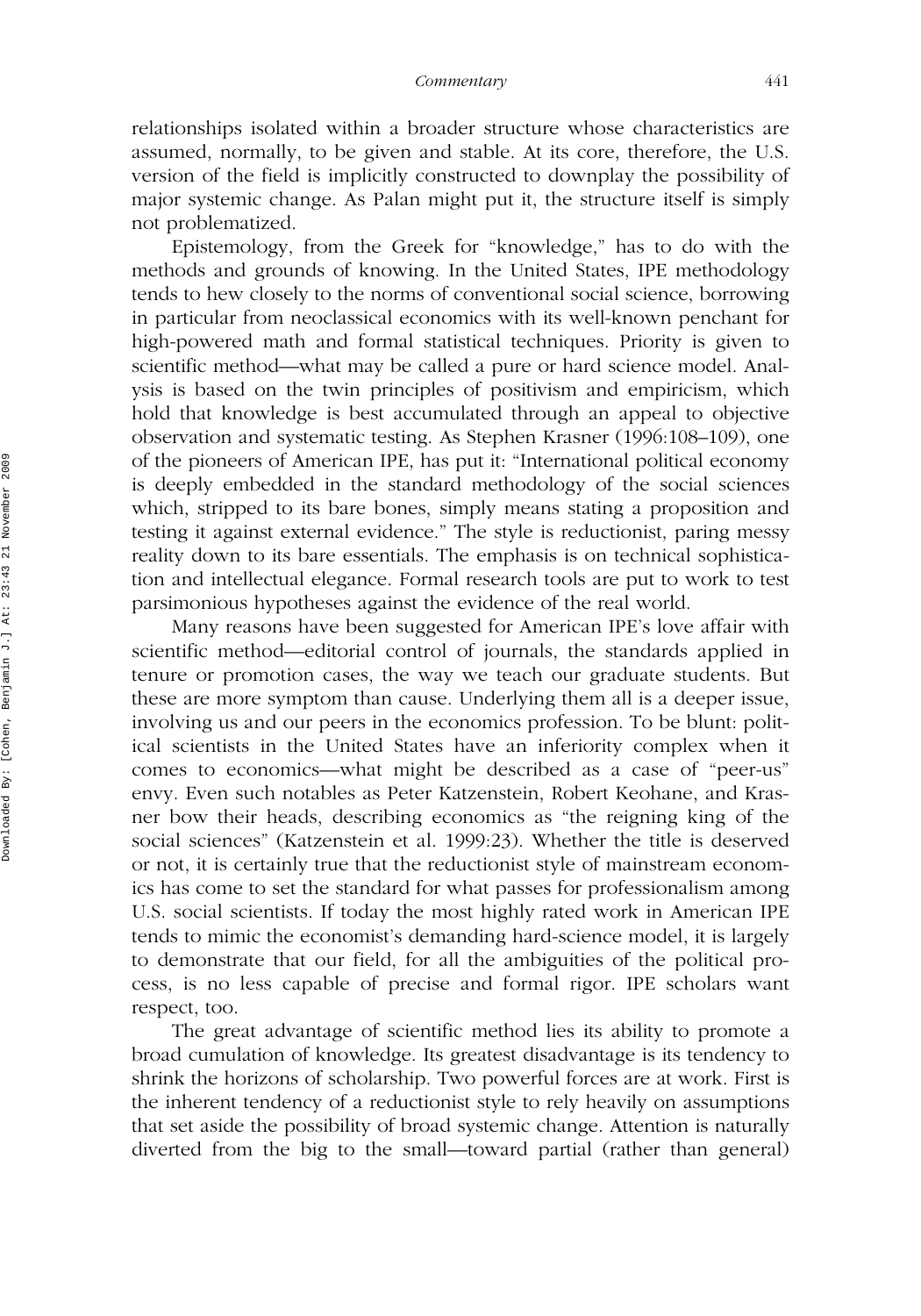analysis. The underlying paradigm of neoclassical economics emphasizes comparative statics rather than dangerous dynamics. The starting point is an initial equilibrium. Disturbances, when they occur, then are assumed to trigger stable processes of adjustment that ultimately lead back to a new state of equilibrium. Change, when it occurs, tends to be incremental rather than transformative. And second are the practical requirements of empiricism. By definition, a hard science model depends on the availability of reliable data. Research, accordingly, tends to become data-driven, diverted away from issues that lack the requisite base of information. In effect, scientific method plays a key role in defining *what* can be studied, automatically marginalizing grander questions that cannot be reduced to a manageable set of regressions or structured case-study analysis.

The prevalence of mid-level theory in American IPE, therefore, is no accident. An epistemology that takes the stability of underlying structures for granted is hardly likely to encourage serious theorizing about broad changes in the global political economy. Horizons have not always been so shrunken, of course. In the modern field's early days, back in the 1970s and 1980s, debates over "big" systemic questions were rife, centered in particular on the role of hegemony and potential consequences of the seeming decline of the United States. More recent decades, however, have seen a distinct loss of ambition, reflecting the gradual "hardening" of prevailing methodologies. Grand theories attempting to explain how the overall system works are no longer fashionable. Instead, research has come to focus more and more on small insights about actor behavior in specific, narrow contexts. For some, the trend represents progress—all part of the "maturing" of the field, as David Lake (2006) puts it. The more scholars limit themselves to a hard science model, the more the field approaches the respectability of "normal" science. But to my mind that assessment is altogether too kind, since it discounts the severe costs involved. The price of this kind of "progress" is measured by how much gets left out. Little room remains for holistic thinking about the system as a whole.

#### LESSONS

Can the field's myopia be corrected? To avoid similar failures of imagination in the future, two lessons should be taken to heart. The first has to do with the narrowness of our epistemology, which tends to preclude consideration of broader issues of structural stability and development. The second has to do with the insularity of our research, which leaves us ignorant of insights and perspectives available elsewhere.

That our epistemology has become unduly narrow is by now widely recognized. Reconsideration does not require sacrificing the rigor of a hardscience model. But it does mean according greater respectability to work that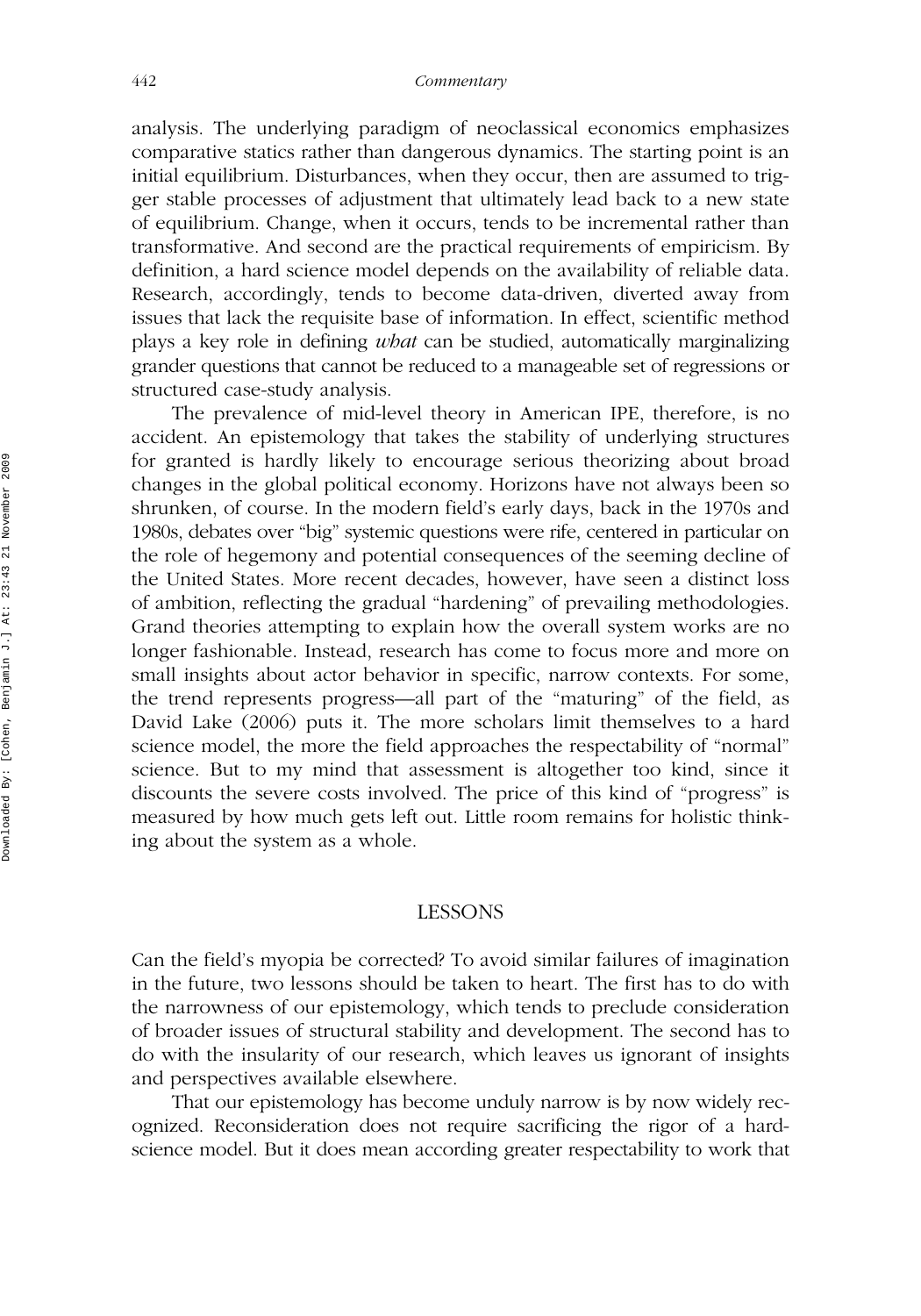is not so highly dependent on the demands of a highly reductionist style. Technical sophistication is by no means the only measure of professionalism. Equally valid are the thoughtful insights of analysis that is more historical or institutional or interpretive in tone. The key, it would seem, lies in what Katzenstein (2009) calls "analytical eclecticism"—a pragmatic research style that is willing to borrow concepts, theories, and methods from a variety of scholarly traditions as needed to address socially important problems. We need to reward scholarship that is driven by questions, not data—especially by the kind of "big" systemic questions that were once a central part of the field's agenda. American IPE must once again broaden its horizons.

Likewise, we would also benefit from paying more attention to work outside the mainstream of scholarship in the United States, to be found in Britain or elsewhere. Too often, U.S. scholars look with disdain on research coming from abroad that does not conform to conventional social-science norms. The loss, however, is ours, as our embarrassing failure to anticipate the current crisis amply testifies. Others across the pond saw it—or something like it—coming. We did not. We should not let ourselves be caught short again.

## REFERENCES

- Blyth, Mark. 2003. "The Political Power of Financial Ideas: Transparency, Risk, and Distribution in Global Finance." In *Monetary Orders: Ambiguous Economics, Ubiquitous Politics*, ed. Jonathan Kirshner. Ithaca, NY: Cornell University Press, pp. 239–259.
- ———. 2009. "Torn Between Two Lovers? Caught in the Middle of British and American IPE." *New Political Economy* 14(3):329–336.
- Broz, J. Lawrence. 2005. "Congressional Politics of International Financial Rescues." *American Journal of Political Science* 49(3):479–496.
- Cohen, Benjamin J. 2008, *International Political Economy: An Intellectual History*. Princeton: Princeton University Press.
- Gaddis, John Lewis. 1992/93. "International Relations Theory and the End of the Cold War." *International Security* 17(3):5–58.
- Hicken, Allen, Shanker Satyanath, and Ernest Sergenti. 2005. "Political Institutions and Economic Performance: The Effects of Accountability and Obstacles to Policy Change." *American Journal of Political Science* 49(4):897–907.
- Hopf, Ted. 1993. "Getting the End of the Cold War Wrong." *International Security* 18(2):202–215.
- Katzenstein, Peter J. 2009. "Mid-Atlantic: Sitting on the Knife's Sharp Edge." *Review of International Political Economy* 16(1):122–135.
- Katzenstein, Peter J., Robert O. Keohane, and Stephen D. Krasner. 1999. "International Organization and the Study of World Politics." In *Exploration and Contestation in the Study of World Politics*, ed. Peter J. Katzenstein, Robert O. Keohane, and Stephen D. Krasner. Cambridge, MA: MIT Press, pp. 5–45.